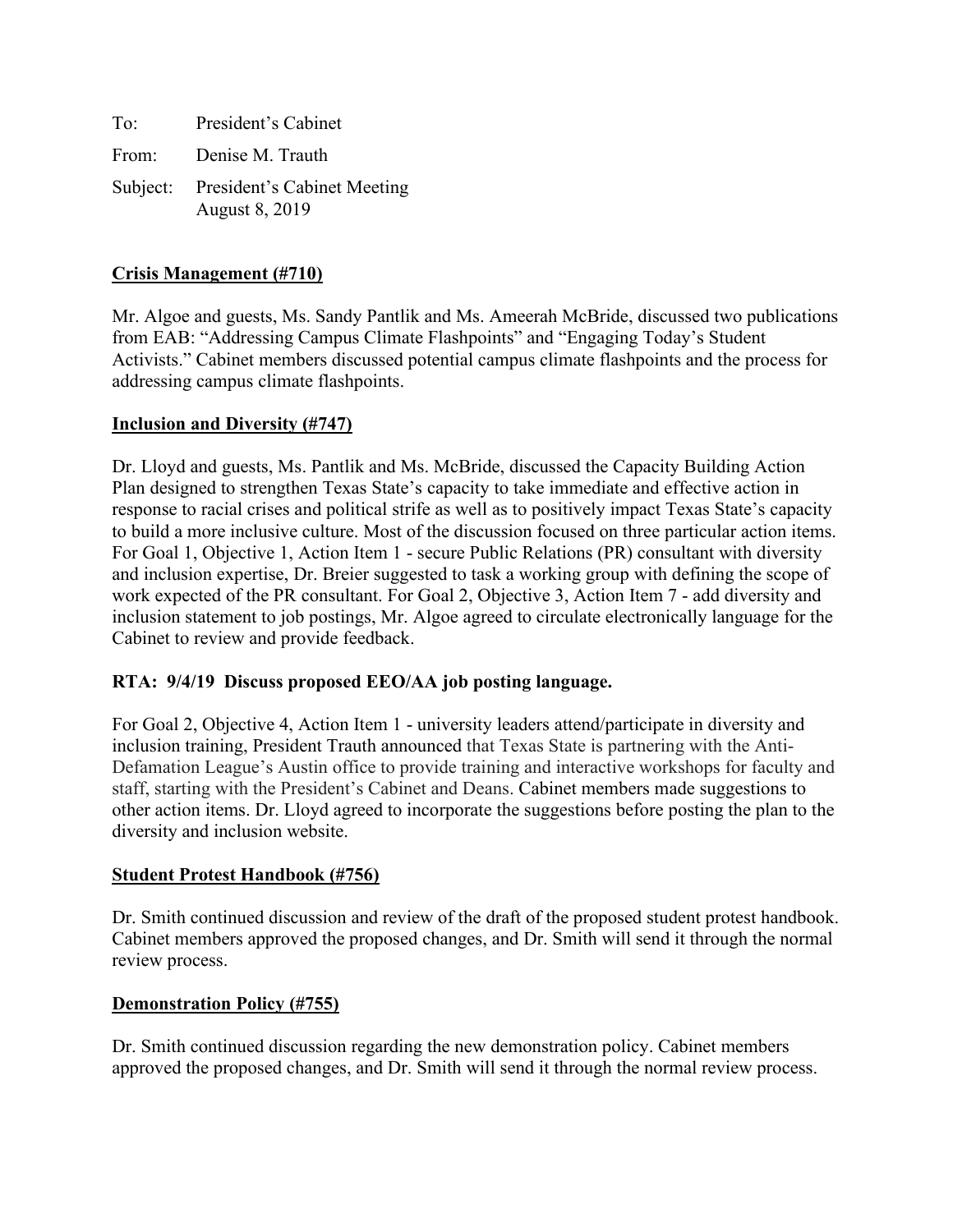### **Reporting Site Demo/Discussion**

Mr. Pierce and Mr. Algoe demonstrated "Report It," a consolidated website for the university community to report various items/situations on campus. Mr. Pierce will work with University Marketing to identify the most appropriate location for the site.

## **RTA: 9/4/19 A demo and discussion of a consolidated website for the university community to report various items/situations on campus.**

# **President's Update (#556)**

President Trauth disseminated the schedule for Round Rock Welcome set for September 4, 2019. Mr. Pierce led a discussion on the best way to stream the President's Address at the Round Rock Welcome and at future forums hosted by Cabinet members. After options were presented, Cabinet members agreed that Zoom will be used and a chat room, run by Information Technology staff, will be available for people to submit questions.

President Trauth discussed Texas State University's current approach to compliance oversight and whether the organizational structure of compliance oversight should be revised. Cabinet members will continue this discussion during future Cabinet meetings.

## **Significant Issues (#556)**

Provost Bourgeois announced the next Bobcat Day on the Round Rock Campus will be held April 21, 2020.

Provost Bourgeois reported that Ms. Nancy Nusbaum is inventorying the space at the Round Rock Campus to determine the number of programs/departments/offices that can be moved from the San Marcos Campus to the Round Rock Campus by fall 2021.

Provost Bourgeois provided an update on the growth in patients utilizing the clinics at the Round Rock Campus. For example, the Speech-Language-Hearing Clinic has grown from three to 54 clients and now has a waiting list.

Dr. Smith provided an update on whether Texas State will be deemed a voting location by Hays County for this upcoming election season. Hays County officials requested a list of options for a voting location on the San Marcos Campus. The decision is expected to be made in the next few days.

Dr. Smith recommended the establishment of a standing voter registration task force committee. President Trauth approved and Cabinet members provided names of people for consideration to chair the committee.

Dr. Smith disseminated options for the #TXST SAFE logo.